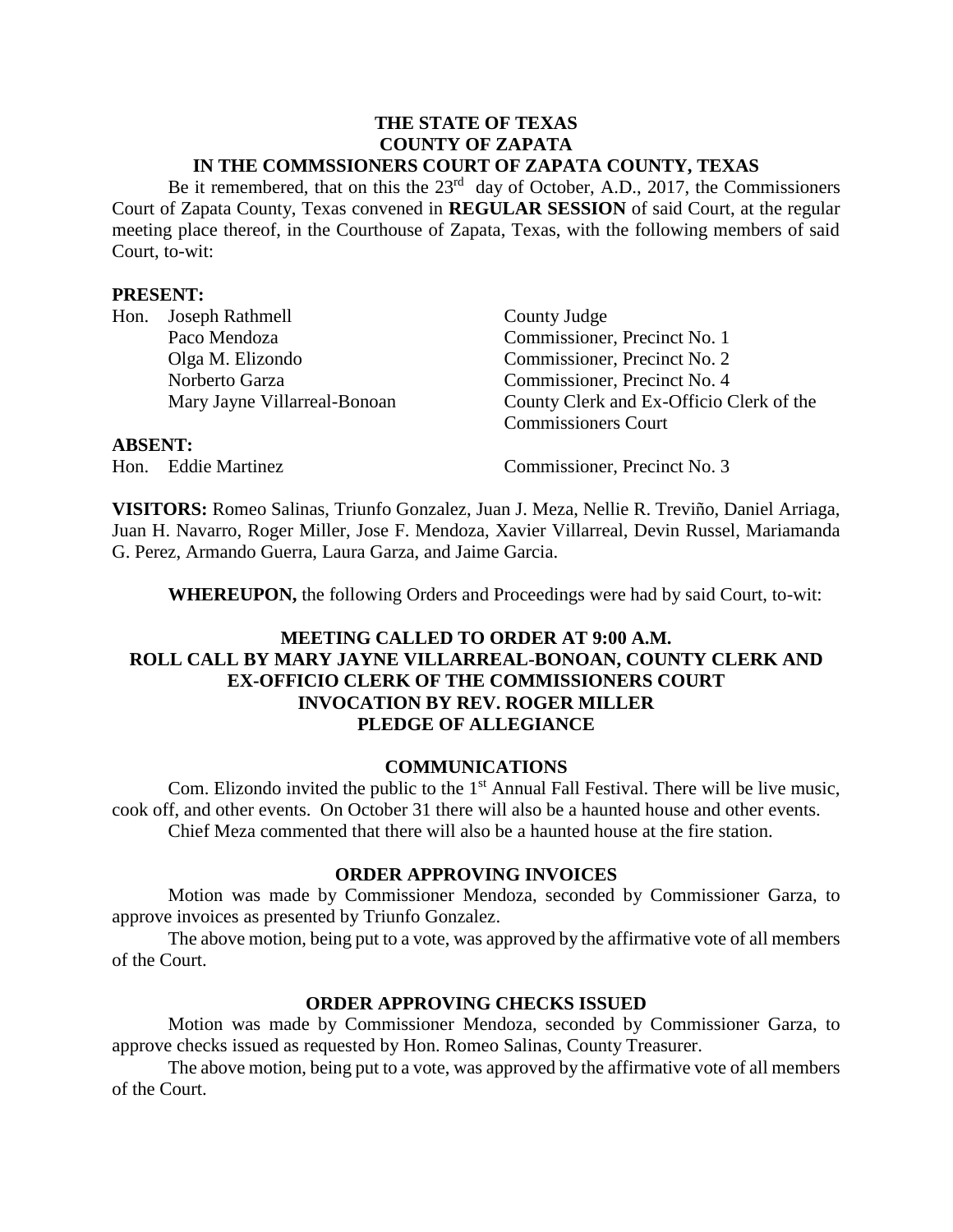# **ORDER APPROVING INSTALLATION OF WATER LINE ALONG THE COUNTY RIGHT-OF-WAY OF OLD HWY 83**

Motion was made by Commissioner Garza, seconded by Commissioner Elizondo, to approve the installation of a water line along the county right-of-way of the old Hwy 83 section of Mesa Salinas Road, after review by County Attorney, as requested by Hon. Joe Rathmell.

The above motion, being put to a vote, was approved by the affirmative vote of all members of the Court.

# **ORDER APPROVING LOCATION AND ACCOMPANYING TECHNICAL SUPPORT FOR USE BY VITA PROGRAM**

Motion was made by Commissioner Mendoza, seconded by Commissioner Garza, to approve the use of a county location, possibly the library, and accompanying technical support (computers, internet, and printers) for use by the Volunteer Income Tax Assistant (VITA) Program, which offers free income tax preparation as requested by Hon. Joe Rathmell, County Judge.

The above motion, being put to a vote, was approved by the affirmative vote of all members of the Court.

### **ORDER APPROVING PAYMENT OF INVOICE TO J. CRUZ & ASSOCIATES FOR SERVICES RENDERED DURING MONTH OF SEPTEMBER FOR CAUSE 9724 ZAPATA COUNTY VS. SHADY HAVEN**

Motion was made by Commissioner Garza, seconded by Commissioner Mendoza, to approve payment of an invoice totaling \$23,999.70 to J. Cruz & Associates for services rendered during the month of September for Cause 9724 Zapata County vs. Shady Haven as requested by Hon. Joe Rathmell, County Judge. Zapata County won the case and got a judgement in the amount of \$46,000 which is the amount owed to the County.

The above motion, being put to a vote, was approved by the affirmative vote of all members of the Court.

# **ORDER APPROVING TO REQUIRE ORGANIZATIONS WITH ACCESS TO OSWALDO H. AND JUANITA G. RAMIREZ EXHIBIT HALL TO CLEAN UP FACILITY AFTER USE**

Motion was made by Commissioner Garza, seconded by Commissioner Mendoza, to approve to require organizations with access to the Oswaldo H. and Juanita G. Ramirez Exhibit Hall to clean the facility after it is used as requested by Hon. Olga M. Elizondo, Commissioner Pct. 2.

The above motion, being put to a vote, was approved by the affirmative vote of all members of the Court.

### **ORDER APPROVING REQUEST TO USE PAVILION AND ZAPATA COUNTY FAIR GROUNDS FOR ZAPATA COUNTY FALL FEST**

Motion was made by Commissioner Garza, seconded by Commissioner Mendoza, to approve request to use the pavilion and Zapata County Fairgrounds (carnival area) on October 28 and 31, 2017 for the Zapata County Fall Fest as requested by Hon. Olga M. Elizondo, Commissioner Pct. 2.

The above motion, being put to a vote, was approved by the affirmative vote of all members of the Court.

| 2017 10 23 minutes           |        |
|------------------------------|--------|
| <b>Minutes of 10.23.2018</b> | Page 2 |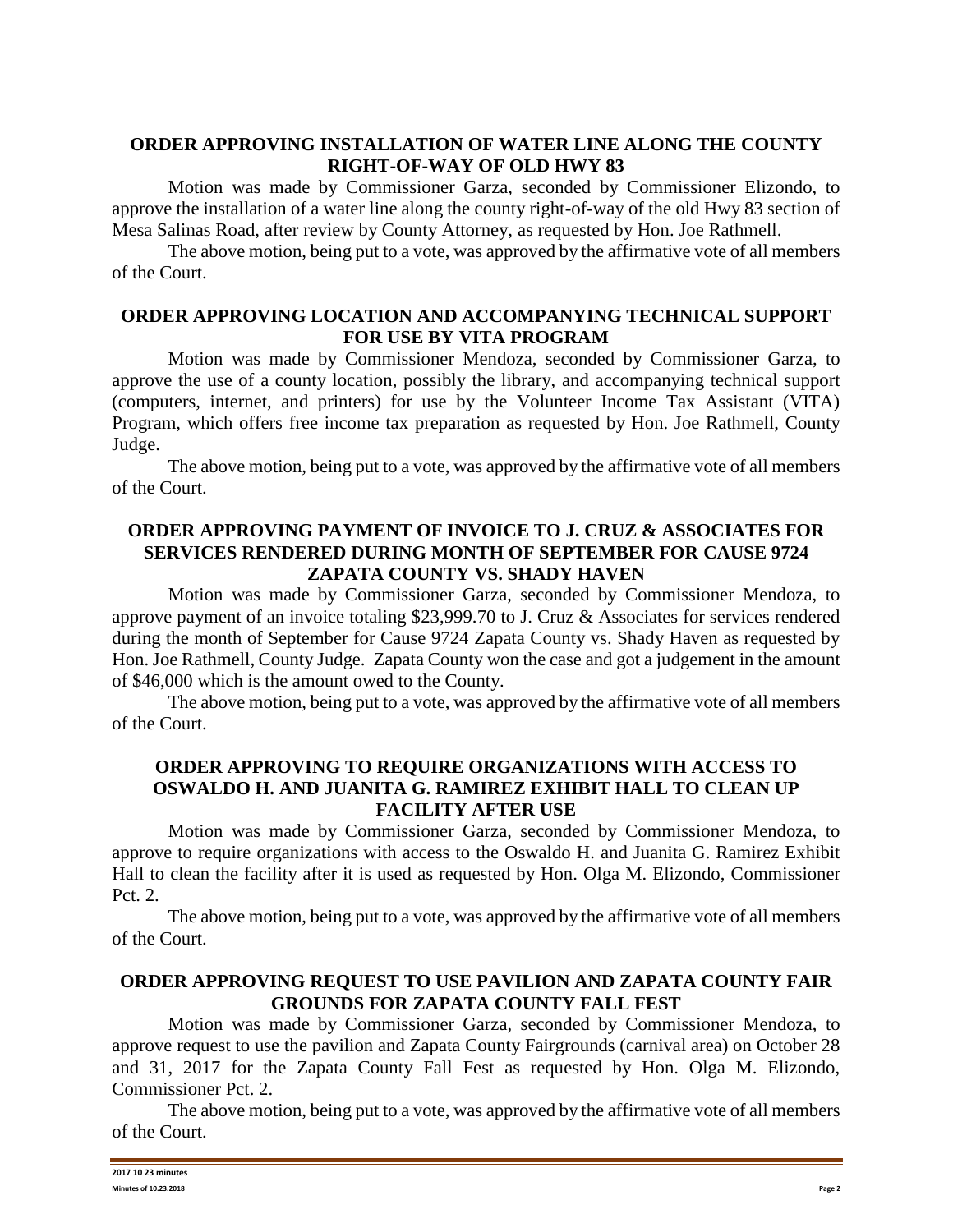### **NO ACTION WAS TAKEN ON THE FOLLOWING ITEM COMMISSIONERS AGREED TO WORK TOGETHER**

13. To request assistance from other precinct personnel for Precinct 4 baseball field maintenance as requested by Hon. Norberto Garza, Commissioner Pct. 4.

# **ORDER APPROVING TO HIRE FOREST ROBERT FRANKLIN AS A METER READER/CLERK**

Motion was made by Commissioner Mendoza, seconded by Commissioner Garza, to approve the hiring of Forest Robert Franklin as a meter reader/clerk to fill slot #5 at a starting salary of \$9.50 per hour, effective October 24, 2017, as requested by Carlos Treviño, Water Plant Manager.

The above motion, being put to a vote, was approved by the affirmative vote of all members of the Court.

### **ORDER APPROVING TO HIRE EULOGIO MARTINEZ III AT DISTRIBUTION DEPARTMENT**

Motion was made by Commissioner Garza, seconded by Commissioner Mendoza, to approve the hiring of Eulogio Martinez III at distribution department to fill slot #27 at a starting salary of \$9.00 per hour, effective October 24, 2017, as requested by Carlos Treviño, Water Plant Manager.

The above motion, being put to a vote, was approved by the affirmative vote of all members of the Court.

# **ORDER APPROVING REVIEW AND INVOICES FOR ZAPATA COUNTY WASTEWATER TREATMENT PLANT**

Motion was made by Commissioner Mendoza, seconded by Commissioner Garza, to approve review as presented and payment of two (2) invoices from 2015 in the amounts of \$1,295.68 and \$28,382 both payable to Ovivo USA, LLC out of line item #06-606-392 for work performed at the Zapata County Wastewater Treatment Plant Project as requested by Manuel Gonzalez, Premier Engineering.

The above motion, being put to a vote, was approved by the affirmative vote of all members of the Court.

# **ORDER APPROVING USE OF ZAPATA COUNTY COMMUNITY CENTER FOR GIRL SCOUT CEREMONY**

Motion was made by Commissioner Garza, seconded by Commissioner Mendoza, to approve request to use the Zapata County Community Center for a Girl Scout Ceremony on October 29, 2017 as requested by Isela Wells, Zapata County Girl Scouts.

The above motion, being put to a vote, was approved by the affirmative vote of all members of the Court.

### **ORDER APPROVING CREATION OF COMMUNITY GARDEN AND APPOINTING JAIME GARCIA AS CHAIRMAN OF COMMITTEE**

Motion was made by Commissioner Garza, seconded by Commissioner Elizondo, to approve creation of a Zapata Community Garden and appointing Jaime Garcia as Chairman of the committee to spearhead the project, commissioners will appoint members, as requested by Jaime Garcia, Zapata County resident.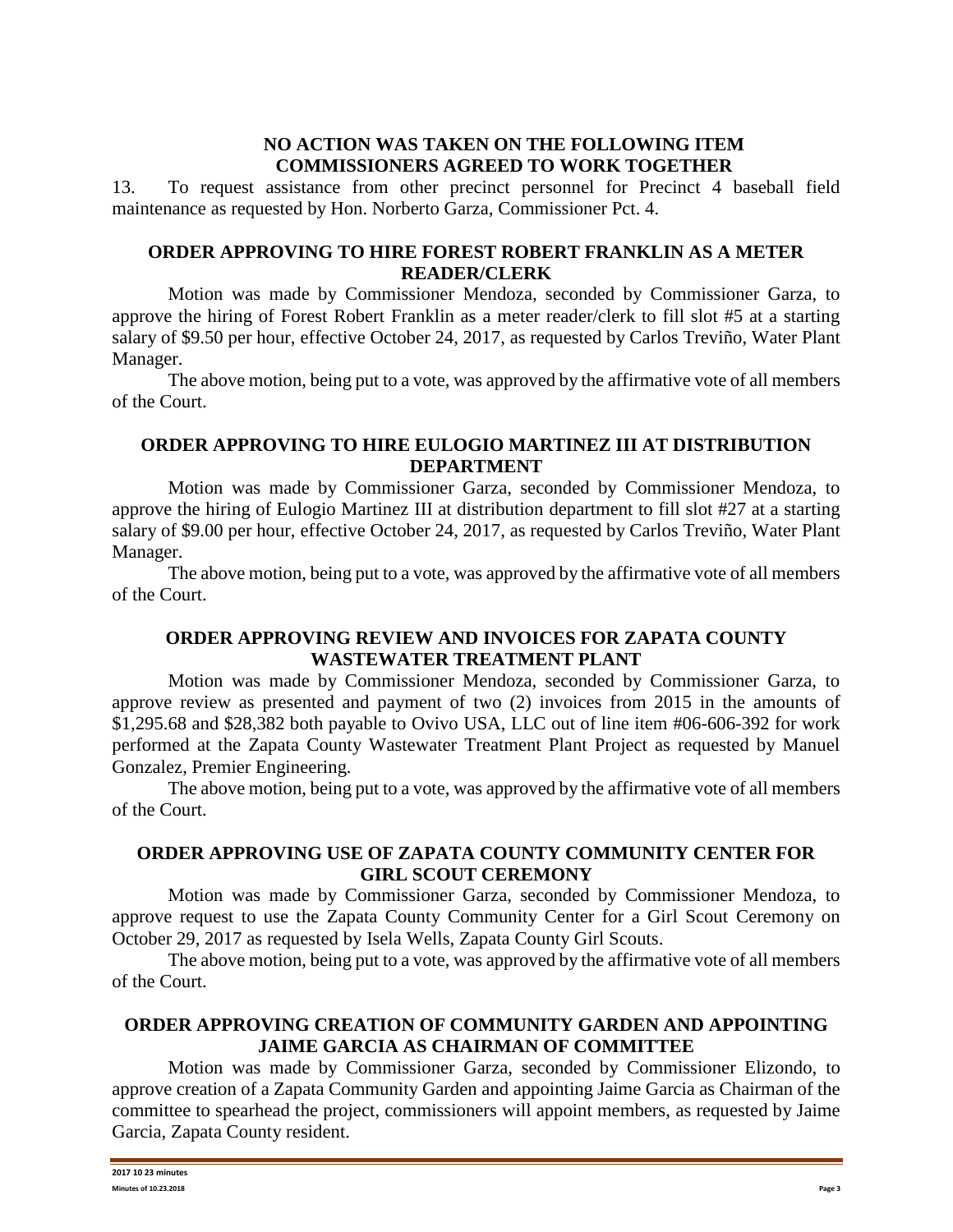The above motion, being put to a vote, was approved by the affirmative vote of all members of the Court.

### **ORDER APPROVING INSTALLATION OF SECURITY LIGHTS AND SPEED HUMPS**

Motion was made by Commissioner Mendoza, seconded by Commissioner Garza, to approve the installation and cost of a security light at the following locations:

a. 204 Lopeño Second Street (Lopeño Townsite Sanchez, Block 1, Lots 6-7)

b. 294 Lozano Street (Falcon Shores Unit 1, Block 6, Lots 19-21)

as requested by Hon. Paco Mendoza, Commissioner Pct. 1.

The above motion, being put to a vote, was approved by the affirmative vote of all members of the Court.

Motion was made by Commissioner Mendoza, seconded by Commissioner Garza, to approve the installation of a speed hump at the following location:

a. 166 Park Drive (Lots 836 and 837 Area B Sec 3 Lago Halcon)

as requested by Hon. Paco Mendoza, Commissioner Pct. 1.

The above motion, being put to a vote, was approved by the affirmative vote of all members of the Court.

Motion was made by Commissioner Mendoza, seconded by Commissioner Garza, to approve the installation of a security light as the following locations:

- a. 1204 Miraflores
- b. 1613 Kennedy
- c. 2411 Delmar
- d. 3014 N. U.S. Hwy. 83, Zapata, Tx
- e. 206 Grant Ave., San Ygnacio, Tx

as requested by Hon. Olga M. Elizondo, Commissioner Pct. 2.

The above motion, being put to a vote, was approved by the affirmative vote of all members of the Court.

Motion was made by Commissioner Mendoza, seconded by Commissioner Garza, to approve the installation of a speed hump at the following address:

a. 1802 Lincoln

as requested by Hon. Olga M. Elizondo, Commissioner Pct. 2.

The above motion, being put to a vote, was approved by the affirmative vote of all members of the Court.

Motion was made by Commissioner Mendoza, seconded by Commissioner Garza, to approve the installation of a security light at the following locations:

- a. 1111 Mier
- b. 1415 Zapata
- c. 608 Diaz
- d. 1602 Guerrero
- e. 1905 Brazos Street

as requested by Hon. Norberto Garza, Commissioner Pct. 4.

The above motion, being put to a vote, was approved by the affirmative vote of all members of the Court.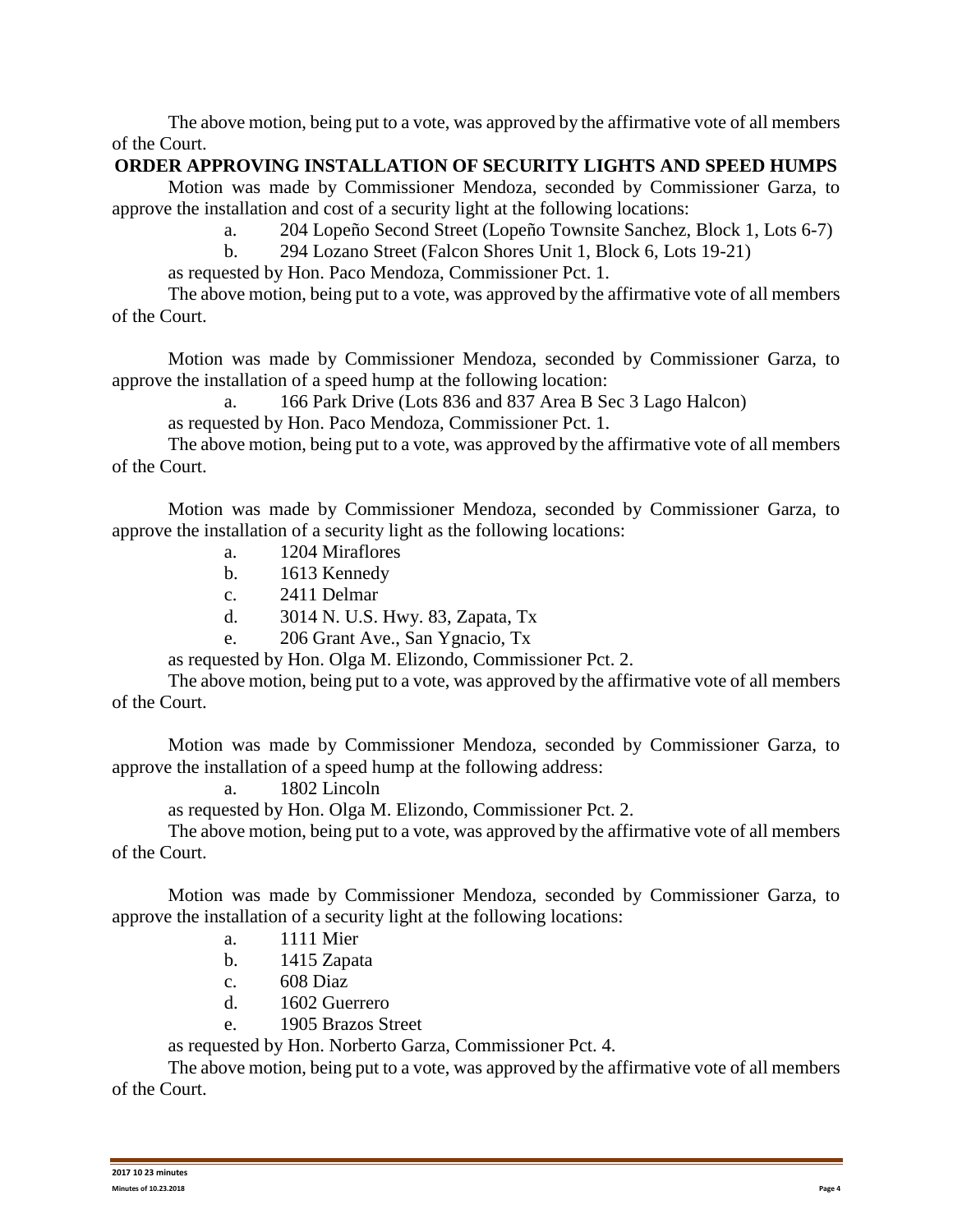### **ORDER APPROVING RESOLUTION IN SUPPORT OF GY 2018 ZAPATA COUNTY INDIGENT DEFENSE FORMULA GRANT PROGRAM**

Motion was made by Commissioner Garza, seconded by Commissioner Mendoza, to approve a Resolution in support of the GY 2018 Zapata County Indigent Defense Formula Grant Program as requested by Hon. Joe Rathmell, County Judge.

The above motion, being put to a vote, was approved by the affirmative vote of all members of the Court.

### **ORDER APPROVING LOAN RESOLUTION BETWEEN COUNTY OF ZAPATA AND UNITED STATES DEPARTMENT OF AGRICULTURE**

Motion was made by Commissioner Garza, seconded by Commissioner Mendoza, to approve a loan resolution between the County of Zapata, Texas and the United States Department of Agriculture concerning a loan in the amount of \$3,928,000 for the purpose of providing a portion of the cost of acquiring, constructing, enlarging, improving, or extending the county's Wastewater Treatment Plant as requested by Manuel Gonzalez, Premier Engineering.

The above motion, being put to a vote, was approved by the affirmative vote of all members of the Court.

# **MOTION WAS MADE BY COMMISSIONER MENDOZA, SECONDED BY COMMISSIONER ELIZONDO, TO ENTER INTO EXECUTIVE SESSION**

# **MOTION WAS MADE BY COMMISSIONER GARZA, SECONDED BY COMMISSIONER MENDOZA, TO RETURN TO REGULAR SESSION**

# **NO ACTION WAS TAKEN IN THE FOLLOWING ACTION DISCUSSED IN EXECUTIVE SESSION**

19./28. To discuss personnel matters at the Zapata County Water Plant and the Zapata County Sewer Plant as requested by Nellie R. Treviño.

*Executive Session is requested pursuant to Texas Government Code Title 5, Sub Chapter D, Section 551.071, Consultation with Attorney.*

# **ORDER TO TABLE REQUEST BY LEO CUELLAR, LAND OWNER, REGARDING LAND ACQUISITION AND EXPANSION OF ZAPATA COUNTY CEMETERY**

Motion was made by Commissioner Garza, seconded by Commissioner Mendoza, to table request by Leo Cuellar, Land Owner, regarding possible land acquisition and expansion of Zapata County Cemetery.

The above motion, being put to a vote, was approved by the affirmative vote of all members of the Court.

*Executive Session is requested pursuant to Texas Government Code Title 5, Sub Chapter D, Section 551.071, Consultation with Attorney and Section 551.072, Real Property.*